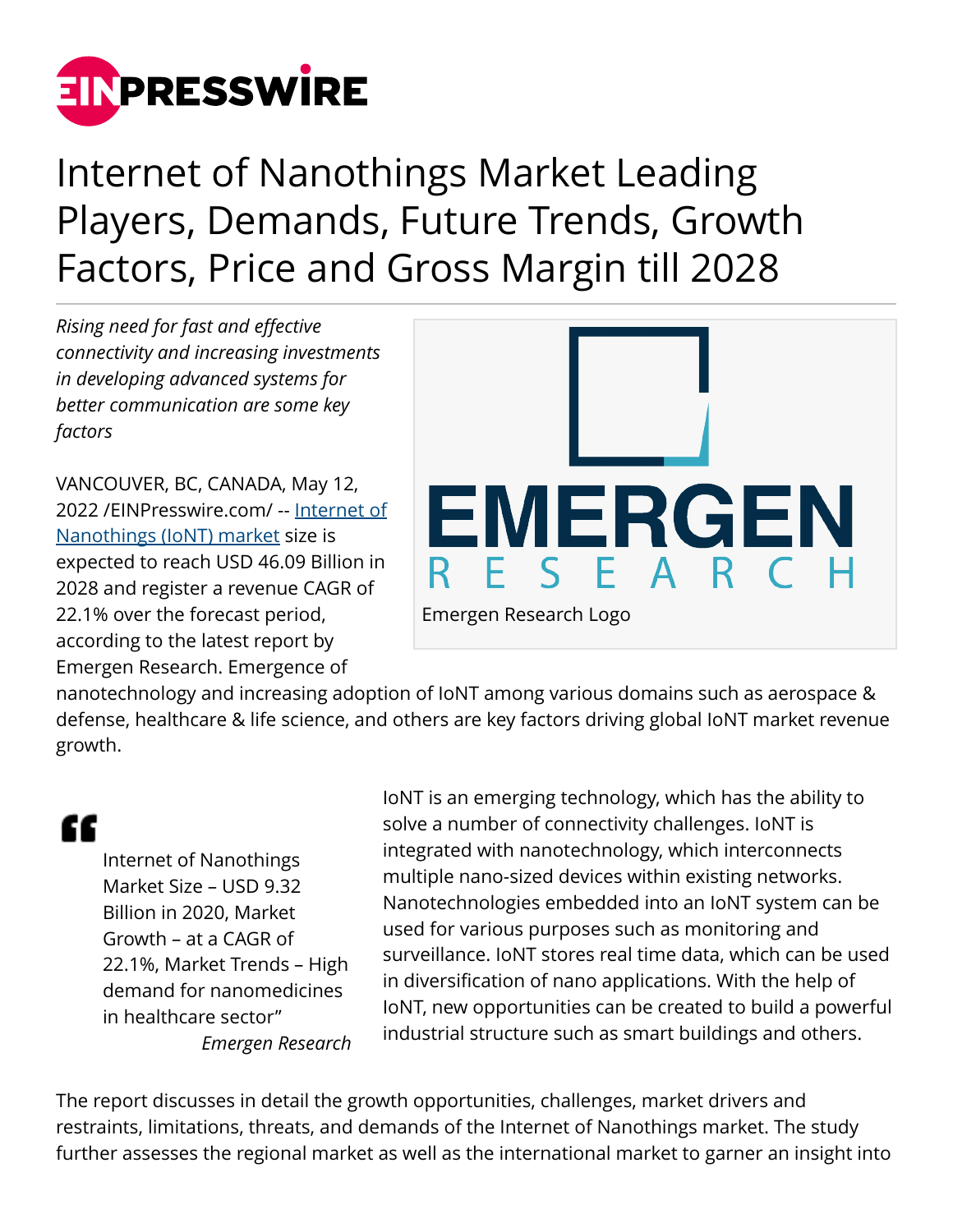the scope of the market. The report also provides deeper insights into the technological advancements, industrial landscape, and emerging product and technological developments in the Internet of Nanothings market. It offers fruitful insights into the business sphere to help businesses capitalize on the lucrative growth opportunities.

## $\Box$ <https://www.emergenresearch.com/request-sample/914>

The report, additionally, offers a comprehensive SWOT analysis and Porter's Five Forces analysis to offer a better understanding of the competitive landscape of the industry. It also covers strategies adopted by prominent players such as mergers and acquisitions, collaborations, joint ventures, product launches, and brand promotions, among others. The report aims to offer the readers a holistic understanding of the relevant features of the industry.

### $\Box$

Cisco Systems Inc., Huawei Technologies Co., Ltd., Intel Corporation, International Business Machines (IBM) Corporation, Qualcomm Technologies, Inc., Robert Bosch GmbH, Bruker Corporation, Agilent Technologies, Inc., Juniper Networks, Inc., and SAP SE.

ᵁᵁᵂᵂᵁᵂᵂ ᵁ ᵁᵂᵂᵁᵂᵂᵂᵂ ᵂᵂ ᵂᵂᵁ ᵂᵁᵂᵂᵂᵂ @[https://www.emergenresearch.com/request](https://www.emergenresearch.com/request-discount/914)[discount/914](https://www.emergenresearch.com/request-discount/914)

#### $\Box$

In July 2021, Malaysian government announced new Fourth Industrial Revolution (4IR), which aimed at accelerating Malaysian industries and society to navigate through the rapidly evolving digital and technological realms. This policy is expected to provide support to innovative businesses and social enterprises that leverage 4IR technology to solve socio-economic issues. 4IR will also prioritize public sector Research and Development (R&D), and commercialization programs, and will gather funding for advancement of new technologies such as Internet of Things (IoT) and IoNT.

Nano camera segment accounted for significantly large revenue share in 2020 owing to smaller size, which can be used for various purposes such as medical imaging, and collision avoidance detectors for vehicles. It also improves the accuracy of motion tracking and gesture-recognition devices, which helps to enhance interactive gaming experiences.

Healthcare & life science segment accounted for significantly robust revenue share in 2020 and is expected to register a rapid growth rate during the forecast period. IoNT can detect life threatening diseases in early stages, and helps to collect real time data from patients, which can provide lifesaving medical treatments.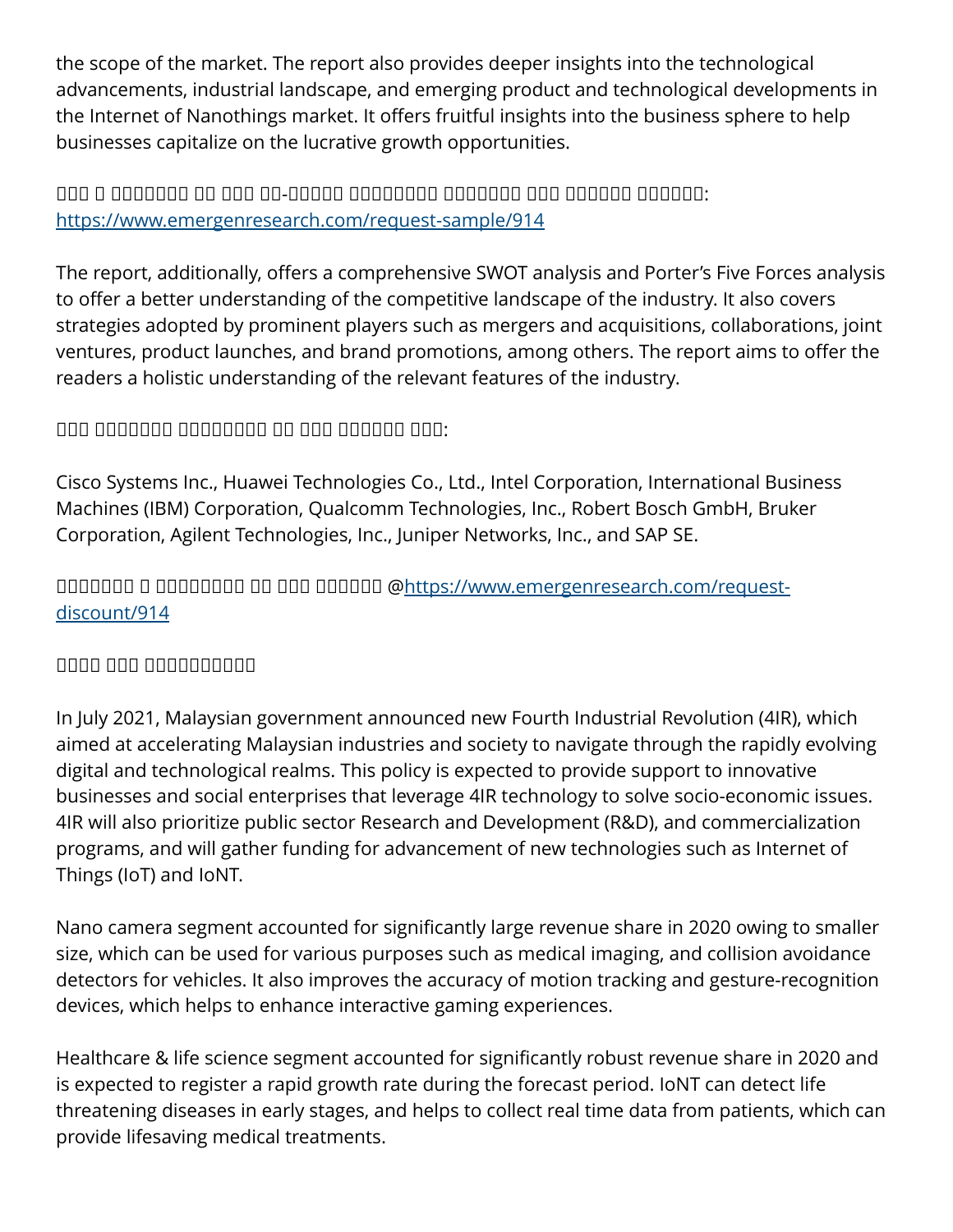Furthermore, the report provides a comprehensive overview of the Internet of Nanothings market along with product portfolio and market performance. The report offers key insights into market share, supply chain analysis, demand and supply ratio, import/export details, and product and consumption patterns. To gain a better understanding, the report is further segmented into sections such as product types offered by the market, application spectrum, companies, and key geographical regions where the market has established its presence.

ᵁᵂ ᵂᵂᵂᵃ ᵂᵂᵂᵁ ᵁᵁᵂᵂᵂ ᵂᵂᵁ ᵂᵁᵂᵂᵂᵂ, ᵂᵂᵂᵂᵂ @ [https://www.emergenresearch.com/industry](https://www.emergenresearch.com/industry-report/internet-of-nanothings-market)[report/internet-of-nanothings-market](https://www.emergenresearch.com/industry-report/internet-of-nanothings-market)

 $\Box$ ᵂᵂᵁ ᵁᵁᵂᵂᵂ ᵂᵁ ᵂᵂᵂᵁᵂᵁᵂ ᵂᵃᵂᵁ, ᵁᵂᵂᵂᵂᵂᵂᵁᵁᵂᵂᵂᵂ ᵂᵃᵂᵁ, ᵂᵁᵂᵃᵂᵂᵂ ᵁᵂᵁᵂᵂᵂᵁᵁᵂᵂᵂᵁ ᵂᵃᵂᵁ, ᵁᵂᵂᵂᵂᵁᵁᵂᵂᵂᵂ ᵂᵃᵂᵁ, ᵁᵂᵁ ᵂᵁᵂᵂᵂᵂ:

Product Type Outlook (Revenue, USD Billion; 2018–2028)

Nano Phones

Nano Cameras

**Nanosensors** 

Nano Processors

Nano Memory Cards

Nano Power Systems

Nano Antennas & Transceivers

**Others** 

Communication Type Outlook (Revenue, USD Billion; 2018-2028)

Short-Distance Communication

Near-Field Communication (NFC)

Zigbee

Femtocell

LI-FI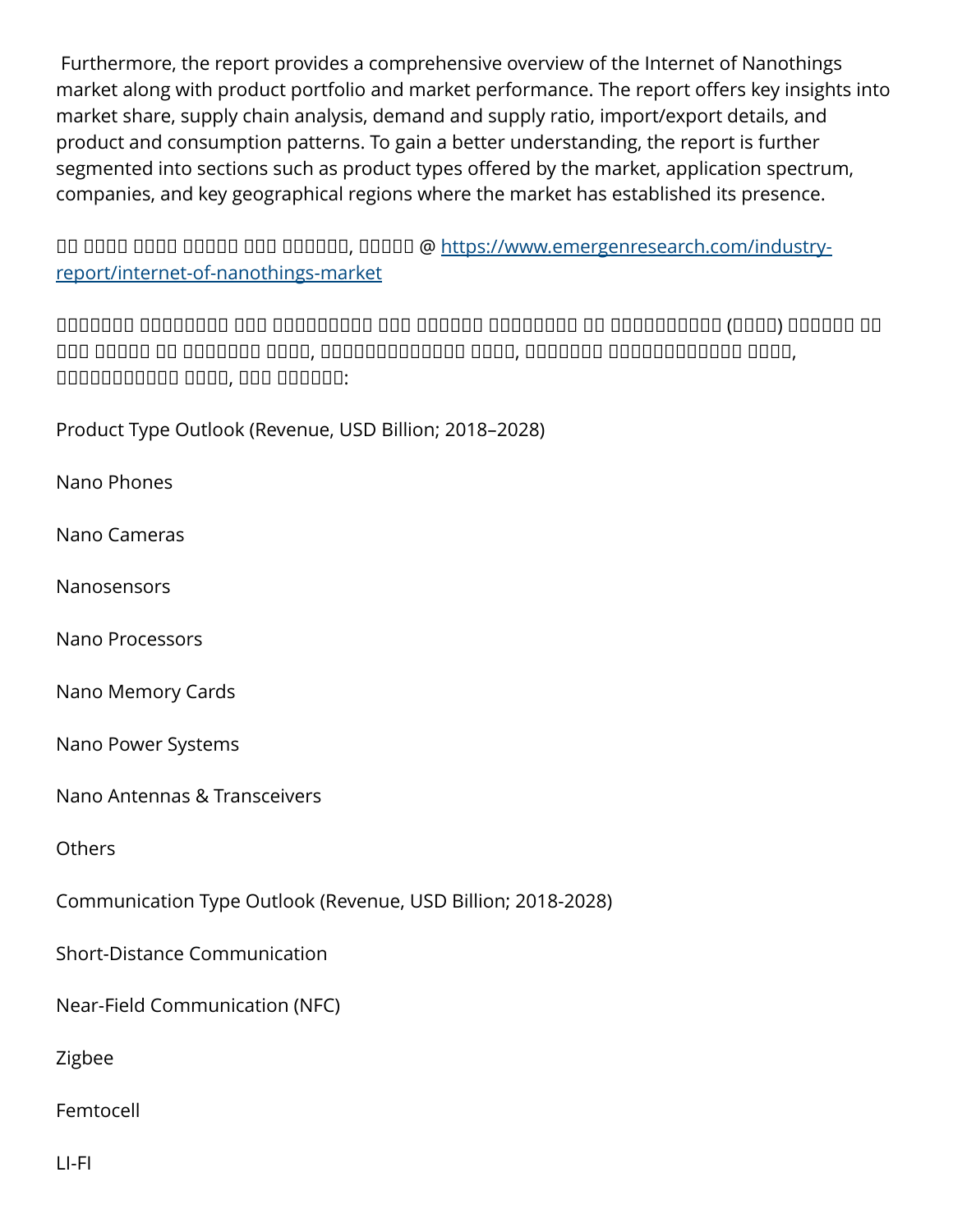Ultra-Wideband (UWB)

Long-Distance Communication

Radio Frequency Identification (RFID)

WI-FI

Network Architecture Type Outlook (Revenue, USD Billion; 2018–2028)

Nano-Nodes

Nano-Routers

Nano-Micro Interface Devices

Gateway

Application Type Outlook (Revenue, USD Billion; 2018–2028)

Aerospace & Defense

Healthcare & Life Science

Agriculture

Media & Entertainment

Transportation & Logistics

**Others** 

 Analysis of the segments and their growth projection is carried out by extensive historical and current analysis of the market scenario. Further, the report offers details about the factors and features of the Internet of Nanothings market expected to boost the growth of the industry in the coming years.

 $\Box$ 

What is the growth rate of the Internet of Nanothings market? What is the anticipated market valuation of Internet of Nanothings industry by 2028?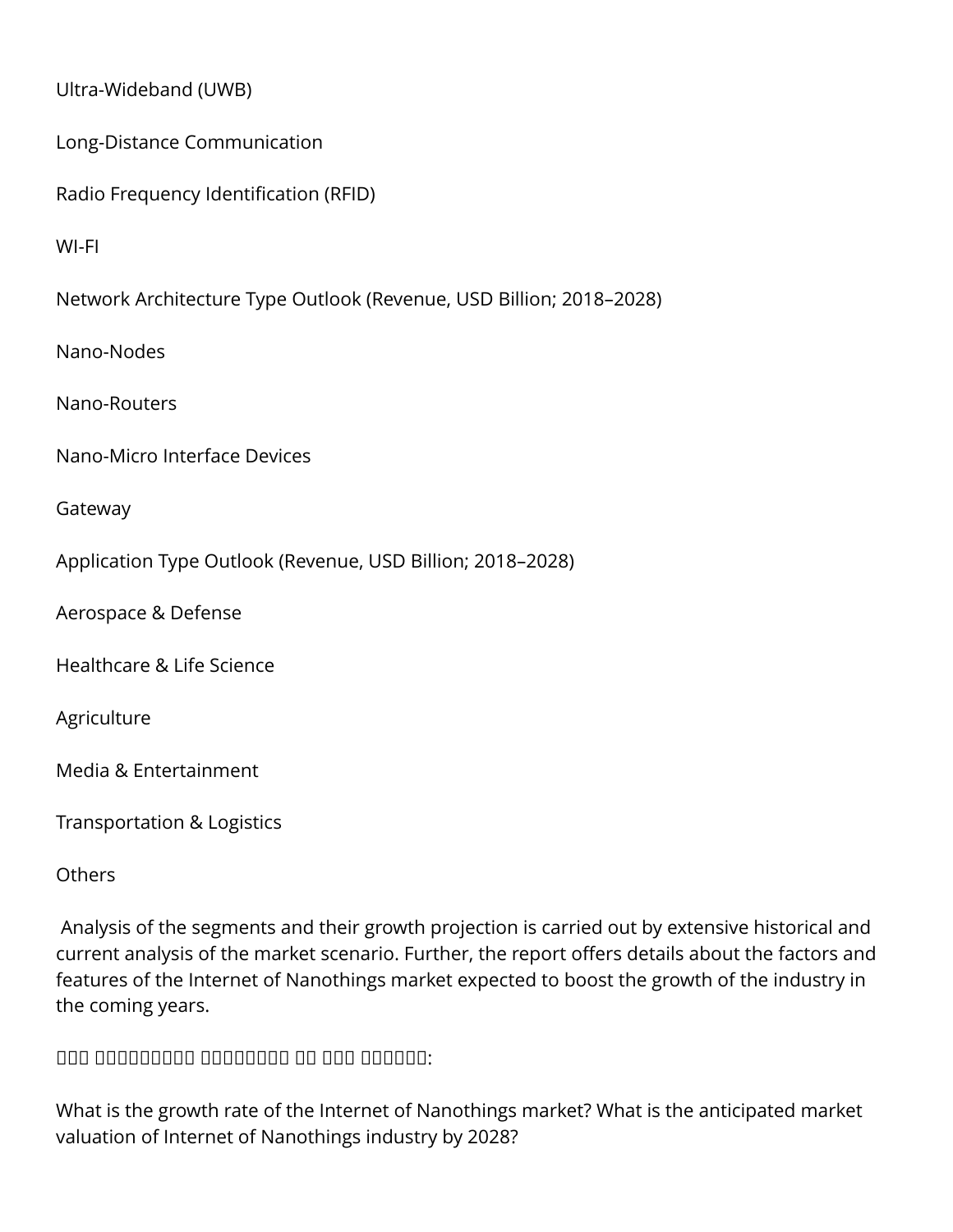What are the key growth driving and restraining factors of the Internet of Nanothings market?

Who are the prominent players operating in the market? What are the key strategies adopted by these companies?

What are the key opportunities and growth prospects of the Internet of Nanothings industry over the forecast period?

Which region is expected to show significant growth in the coming years?

ᵁᵁᵂᵂᵁᵂᵂ ᵁᵂᵂᵂᵂᵂᵂᵃᵁᵂᵂᵂᵂ ᵂᵁ ᵂᵂᵁ ᵂᵁᵂᵂᵂᵂ @[https://www.emergenresearch.com/request-for](https://www.emergenresearch.com/request-for-customization/914)[customization/914](https://www.emergenresearch.com/request-for-customization/914)

Thank you for reading our report. Please connect with us to know more about the report or for requesting the customization of the report. Our team will ensure the report is best suited to your requirements.

 $\Box$ 

Decision Intelligence Market @ [https://www.emergenresearch.com/industry-report/decision](https://www.emergenresearch.com/industry-report/decision-intelligence-market)[intelligence-market](https://www.emergenresearch.com/industry-report/decision-intelligence-market)

Airborne Intelligence Surveillance and Reconnaissance Market @ [https://www.emergenresearch.com/industry-report/airborne-intelligence-surveillance-and](https://www.emergenresearch.com/industry-report/airborne-intelligence-surveillance-and-reconnaissance-market)[reconnaissance-market](https://www.emergenresearch.com/industry-report/airborne-intelligence-surveillance-and-reconnaissance-market)

Esports Market@<https://www.emergenresearch.com/industry-report/esports-market>

Push To Talk Market@ <https://www.emergenresearch.com/industry-report/push-to-talk-market>

Technical Surveillance Countermeasures Market@ [https://www.emergenresearch.com/industry](https://www.emergenresearch.com/industry-report/technical-surveillance-countermeasures-market)[report/technical-surveillance-countermeasures-market](https://www.emergenresearch.com/industry-report/technical-surveillance-countermeasures-market)

#### ᵀᵁᵂᵂᵂ ᵁᵂ:

At Emergen Research, we believe in advancing with technology. We are a growing market research and strategy consulting company with an exhaustive knowledge base of cutting-edge and potentially market-disrupting technologies that are predicted to become more prevalent in the coming decade.

Eric Lee Emergen Research